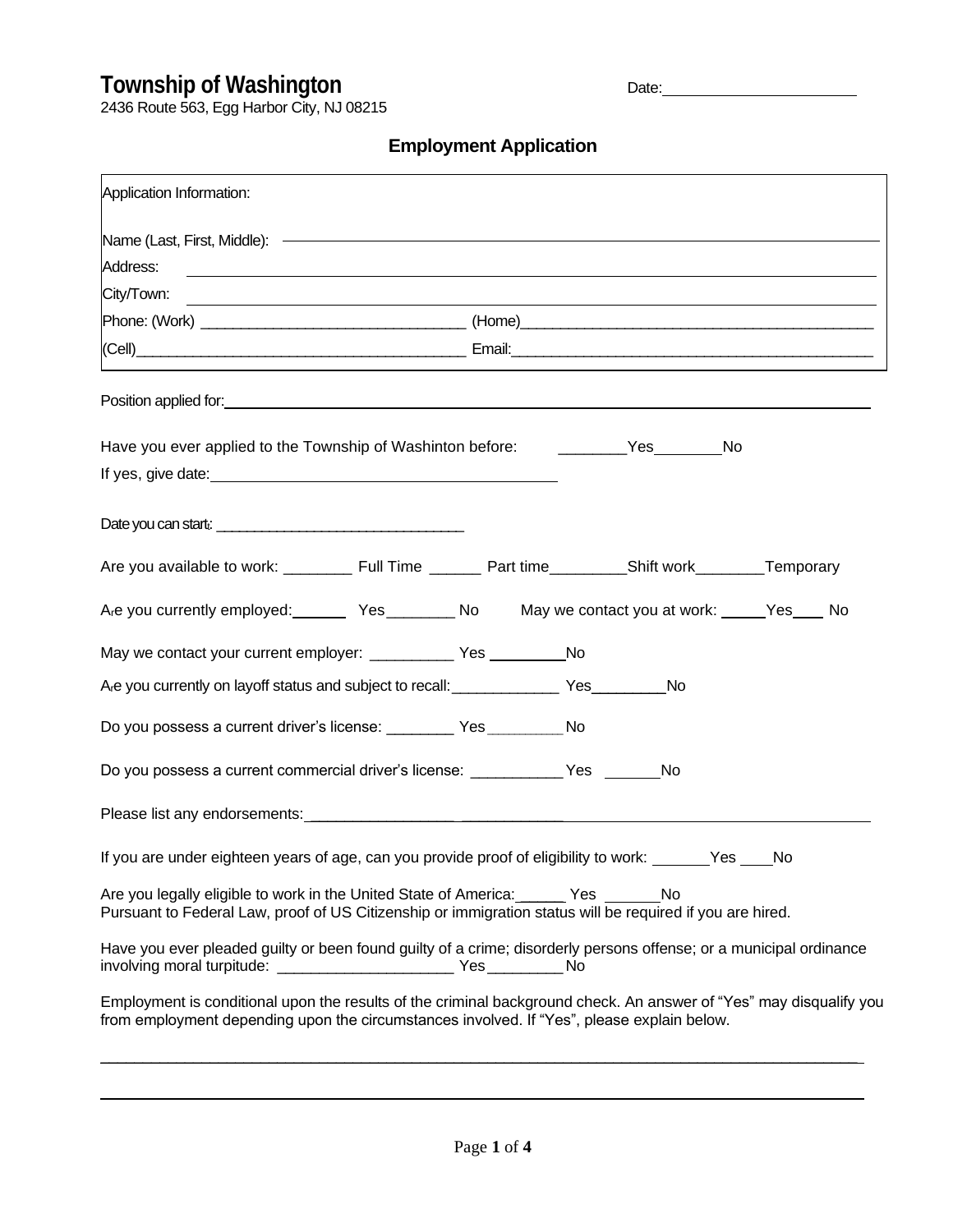**Education:** Provide information on your formal schooling and education. Include elementary, secondary, and postsecondary education, if any. Include any formal vocational or professional education. For high school and postsecondary education, indicate any major or specialty, such as Academic, Business, or Trade.

| School:     | Years Completed:<br>(Circle) | Graduated:<br>(Circle) | Major field |
|-------------|------------------------------|------------------------|-------------|
| Elementary: | 5678                         | No<br>Yes              | N/A         |
| High:       | 1234                         | No<br>Yes              |             |
| College:    | 1234                         | No<br>Yes              |             |
| Other:      | 1234                         | No<br>Yes              |             |

Languages: List any foreign languages you know and indicate your level of proficiency,

| Language | Speak Some: | <b>Speak Fluently</b> | Read | Write |
|----------|-------------|-----------------------|------|-------|
|          |             |                       |      |       |
|          |             |                       |      |       |
|          |             |                       |      |       |

**Special skills & Experience:** State any special skills, experiences, training, licenses, certifications or other factors that make you especially qualified for the position for which you are applying.

**Comments & Additional Information:** Is there any additional information about you we should consider?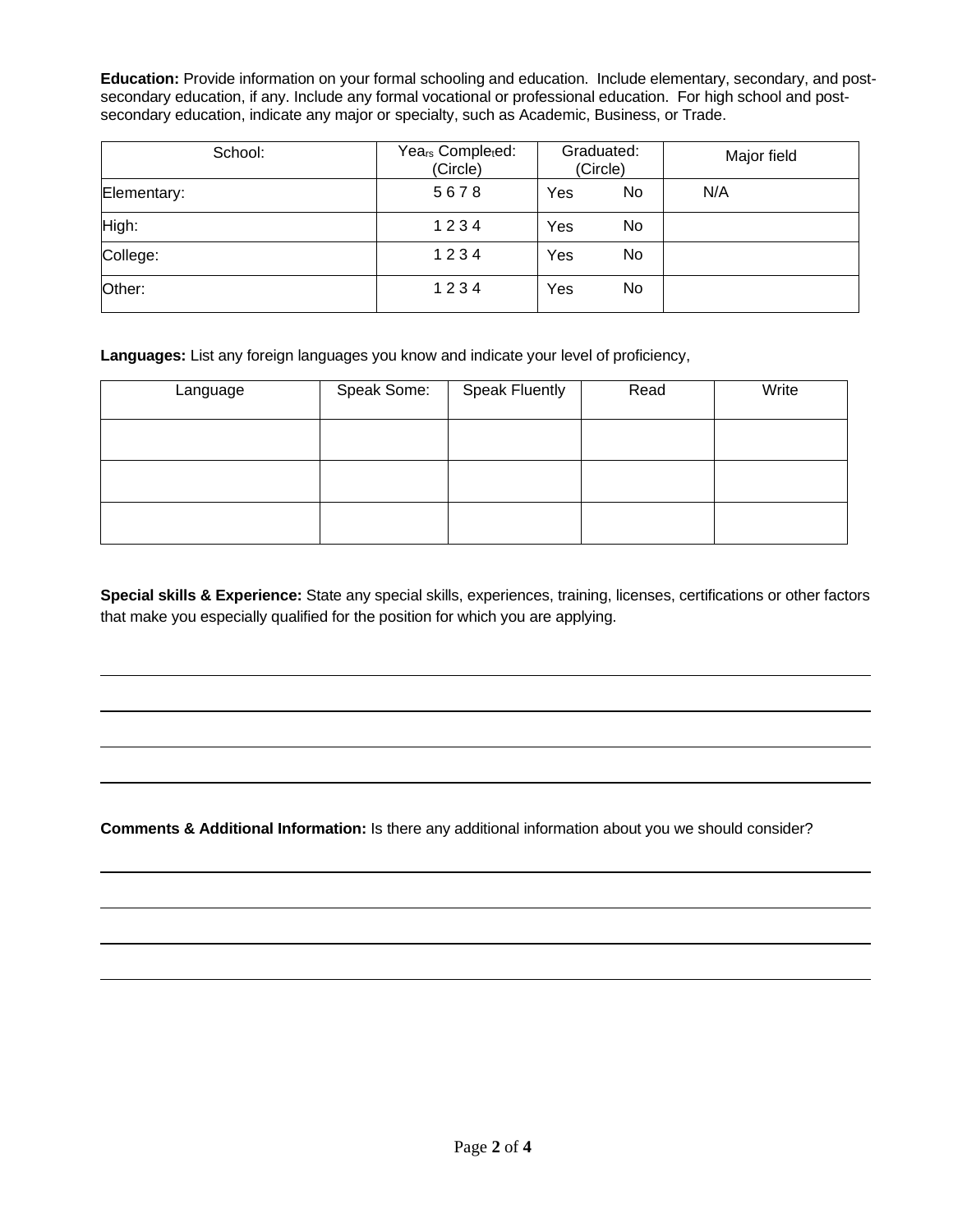**Employment History:** This section must be completed even if you attach a resume. List your last four employers, major assignments within the same employer. Begin with the most recent. Include any military service. Explain any gaps in employment in the space of this form marked comments located on the bottom of this page.

| Employer:                                                | Date Started: | Date Left | Work performed/                     |
|----------------------------------------------------------|---------------|-----------|-------------------------------------|
| Address                                                  |               |           | responsibilities                    |
| Job Title                                                |               |           |                                     |
| Reason for leaving:                                      |               |           |                                     |
| Supervisor's Name and<br>phone number                    |               |           |                                     |
| May we contact for<br>reference:<br>Yes<br>No            |               |           |                                     |
| Employer:                                                | Date Started: | Date Left | Work performed/<br>responsibilities |
| Address                                                  |               |           |                                     |
| Job Title                                                |               |           |                                     |
| Reason for leaving:                                      |               |           |                                     |
| Supervisor's Name and<br>phone number                    |               |           |                                     |
| May we contact for<br>reference:<br>Yes<br>No            |               |           |                                     |
| Employer:                                                | Date Started: | Date Left | Work performed/<br>responsibilities |
| Address                                                  |               |           |                                     |
| Job Title                                                |               |           |                                     |
| Reason for leaving:                                      |               |           |                                     |
| Supervisor's Name and<br>phone number                    |               |           |                                     |
| May we contact for<br>reference:<br>$\mathsf{No}$<br>Yes |               |           |                                     |

Comments: